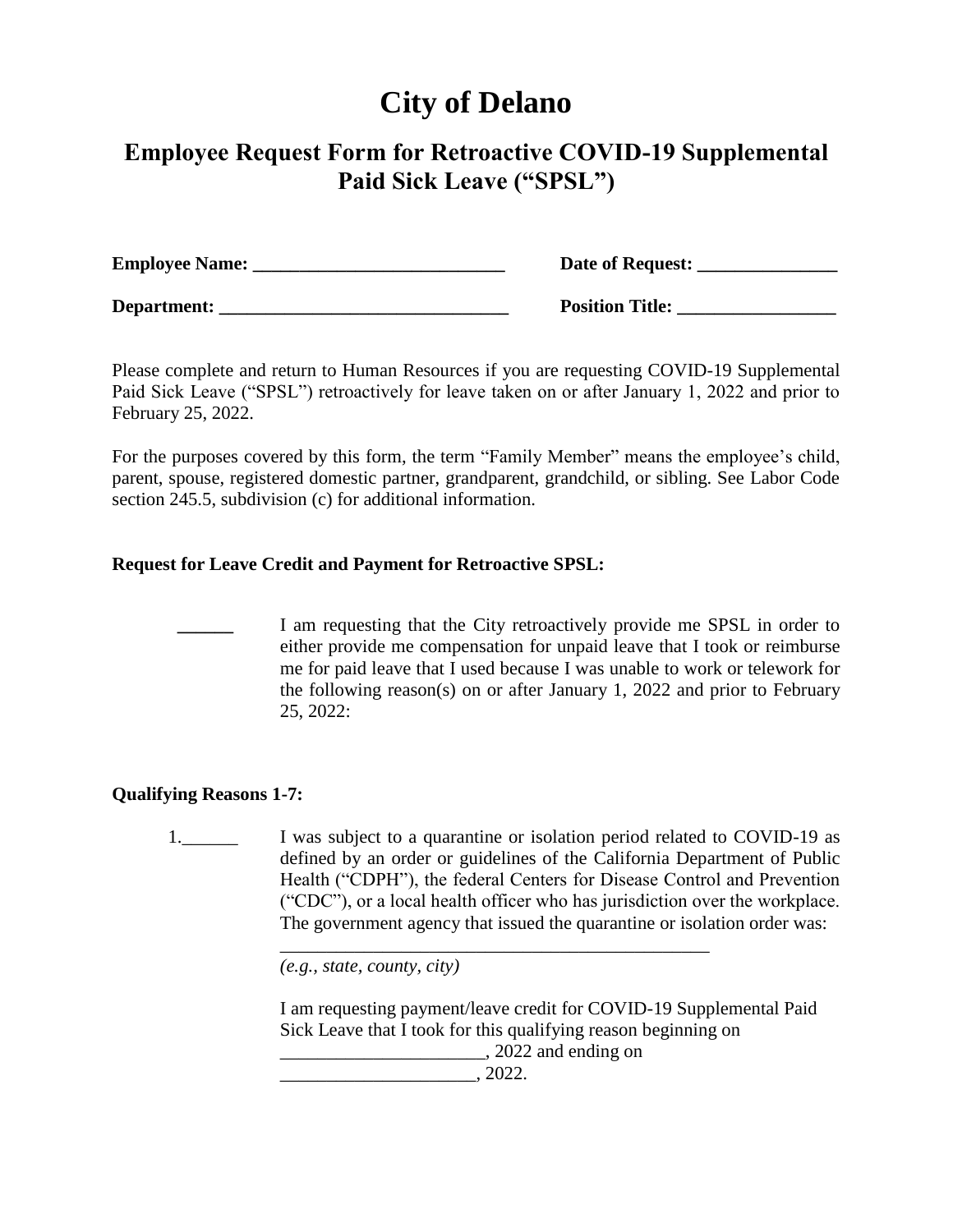| 2. | I was advised by a health care provider to isolate or quarantine due to<br>COVID-19. The name of the health care provider who advised me to isolate                                                                                                                                                                                      |  |
|----|------------------------------------------------------------------------------------------------------------------------------------------------------------------------------------------------------------------------------------------------------------------------------------------------------------------------------------------|--|
|    | I am requesting payment/leave credit for COVID-19 Supplemental Paid<br>Sick Leave that I took for this qualifying reason beginning on<br>2022 and ending on<br>$\overline{\phantom{1}}$ , 2022.                                                                                                                                          |  |
| 3. | I attended an appointment either for myself or a Family Member to receive<br>a vaccine or a vaccine booster for protection against COVID-19. The<br>vaccination appointment was on: ____________(date) at ________(time)                                                                                                                 |  |
|    |                                                                                                                                                                                                                                                                                                                                          |  |
|    | I am requesting payment/leave credit for COVID-19 Supplemental Paid<br>Sick Leave that I took for this qualifying reason beginning on<br>2022 and ending on<br>$\sim$ 2022.                                                                                                                                                              |  |
| 4. | Either I or a Family Member in my care was experiencing symptoms related<br>to a COVID-19 vaccine or a vaccine booster.                                                                                                                                                                                                                  |  |
|    | I understand that for each vaccination or vaccine booster, the City limits the<br>total SPSL that I may use up to 3 days unless I provide verification from a<br>health care provider that I was or my Family Member was continuing to<br>experience symptoms related to the COVID-19 vaccine or vaccine booster<br>past the three days. |  |
|    | I am requesting payment/leave credit for COVID-19 Supplemental Paid<br>Sick Leave that I took for this qualifying reason beginning on<br>_________, 2022 and ending on                                                                                                                                                                   |  |
| 5. | I was experiencing symptoms of COVID-19 and was seeking a medical<br>diagnosis.                                                                                                                                                                                                                                                          |  |
|    | I am requesting payment/leave credit for COVID-19 Supplemental Paid<br>Sick Leave that I took for this qualifying reason beginning on                                                                                                                                                                                                    |  |

\_\_\_\_\_\_\_\_\_\_\_\_\_\_\_\_\_\_\_\_\_\_, 2022 and ending on

 $\frac{1}{2022}$ .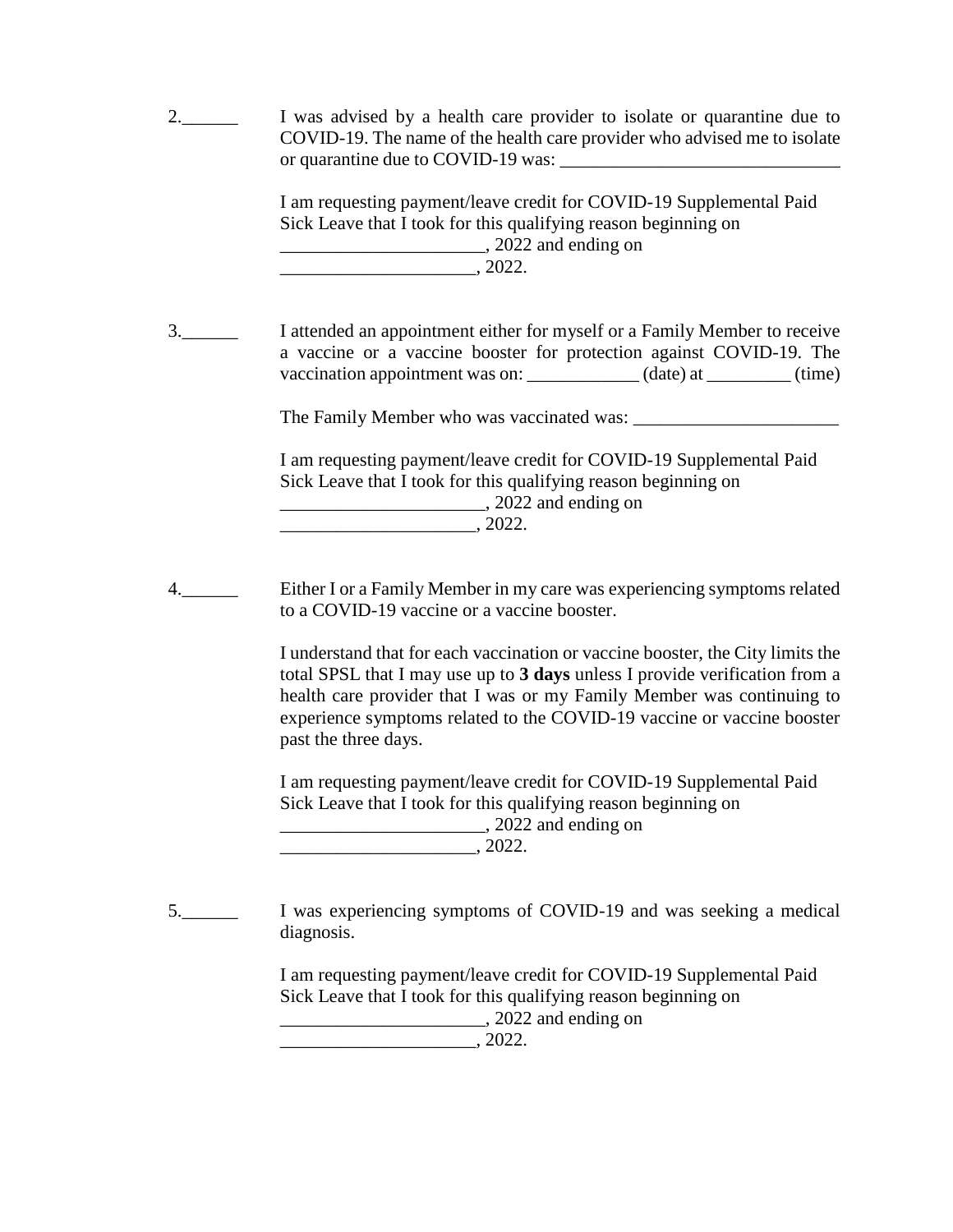6.\_\_\_\_\_\_ I was caring for a Family Member who is either (1) subject to a CDPH, CDC, or local health officer order or guidance to isolate or quarantine, or (2) who has been advised to isolate or quarantine by a health care provider.

> The Family Member I was caring for was: \_\_\_\_\_\_\_\_\_\_\_\_\_\_\_\_\_\_\_\_\_\_\_\_\_\_ *(state the relation of the Family Member for whom you are providing care)*

> The government agency that has issued the quarantine or isolation order was:

*(e.g., state, county, city)*

The name of the health care provider who advised my Family Member to isolate or quarantine due to COVID-19 was:

I am requesting payment/leave credit for COVID-19 Supplemental Paid Sick Leave that I took for this qualifying reason beginning on

\_\_\_\_\_\_\_\_\_\_\_\_\_\_\_\_\_\_\_\_\_\_, 2022 and ending on

 $\overline{\phantom{a}}$  , 2022.

7.\_\_\_\_\_\_ I was caring for my child whose school or place of care was closed *or* otherwise unavailable for reasons related to COVID-19 on the premises of the school or place of care. The name of the school or place of care that was closed or otherwise unavailable was:

> I am requesting payment/leave credit for COVID-19 Supplemental Paid Sick Leave that I took for this qualifying reason beginning on \_\_\_\_\_\_\_\_\_\_\_\_\_\_\_\_\_\_\_\_\_\_, 2022 and ending on

\_\_\_\_\_\_\_\_\_\_\_\_\_\_\_\_\_\_\_\_\_\_\_\_\_\_\_\_\_\_\_\_\_\_\_\_\_\_\_\_\_\_\_\_\_\_\_\_\_\_\_\_\_\_\_\_\_\_\_\_

 $\frac{1}{2022}$ .

### **Qualifying Reason 8:**

8. I tested positive for COVID-19, or a Family Member for whom I provide care tested positive for COVID-19.

> The Family Member I provide care for was: *(state the relation of the Family Member for whom you are providing care)*

AND

I agree to provide the City documentation of the positive test result if I have such documentation.

I am requesting payment/leave credit for COVID-19 Supplemental Paid Sick Leave that I took for this qualifying reason beginning on

 $, 2022$  and ending on

 $, 2022.$